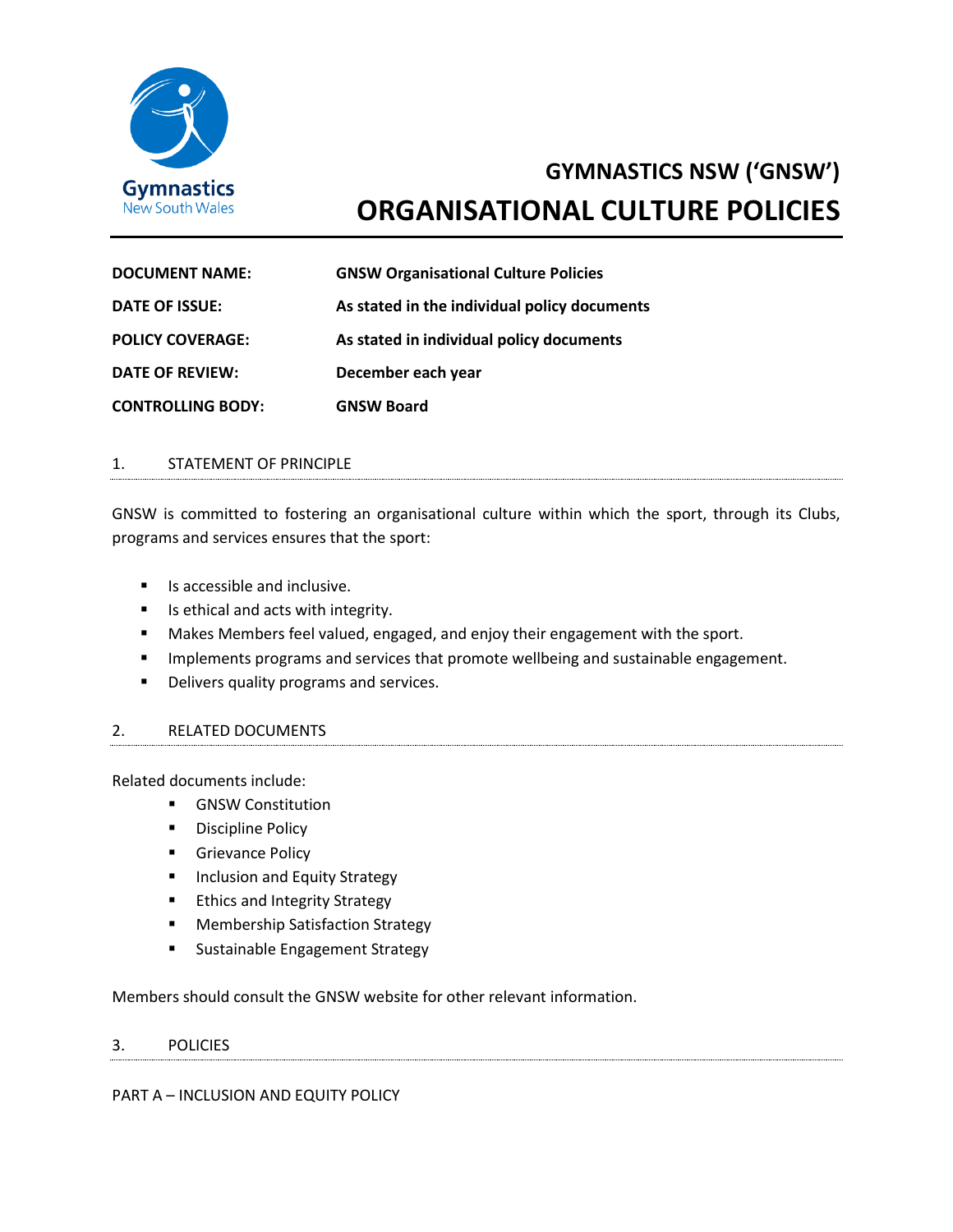# PART B – ETHICS AND INTEGRITY POLICY

PART C – MEMBERSHIP SATISFACTION POLICY

PART D – SUSTAINABLE ENGAGEMENT POLICY

PART E – QUALITY POLICY

#### 4. RESPONSIBILITIES

*Board* - The Board is responsible for the adoption of these Policies.

*Management* - Management is responsible for the implementation of these Policies.

*Officers* - Officers are responsible for program and service delivery under these Policies.

*Members* – Members are responsible for working cooperatively with GNSW for successful implementation and compliance with these Policies.

#### 5. PROMOTION

These Policies will be available to all members via the GNSW website [www.gymnsw.org.au](http://www.gymnsw.org.au/)

#### 6. ANNUAL REVIEW

All policies will be reviewed by the GNSW Board each year.

#### 7. ADDITIONS OR AMENDMENTS

In addition to the annual review of all policies, recommended changes to any policy may be submitted by the Board for consideration, at any time. In the event that the proposed changes are agreed, the policy will be amended and circulated to members via the latest news.

#### 8. DEFINITIONS

Board means the GNSW Board of Management

CEO means the CEO of GNSW

- Club means a GNSW Affiliate Member
- GNSW means GNSW

For the purpose of this document Director and Board member shall be used interchangeably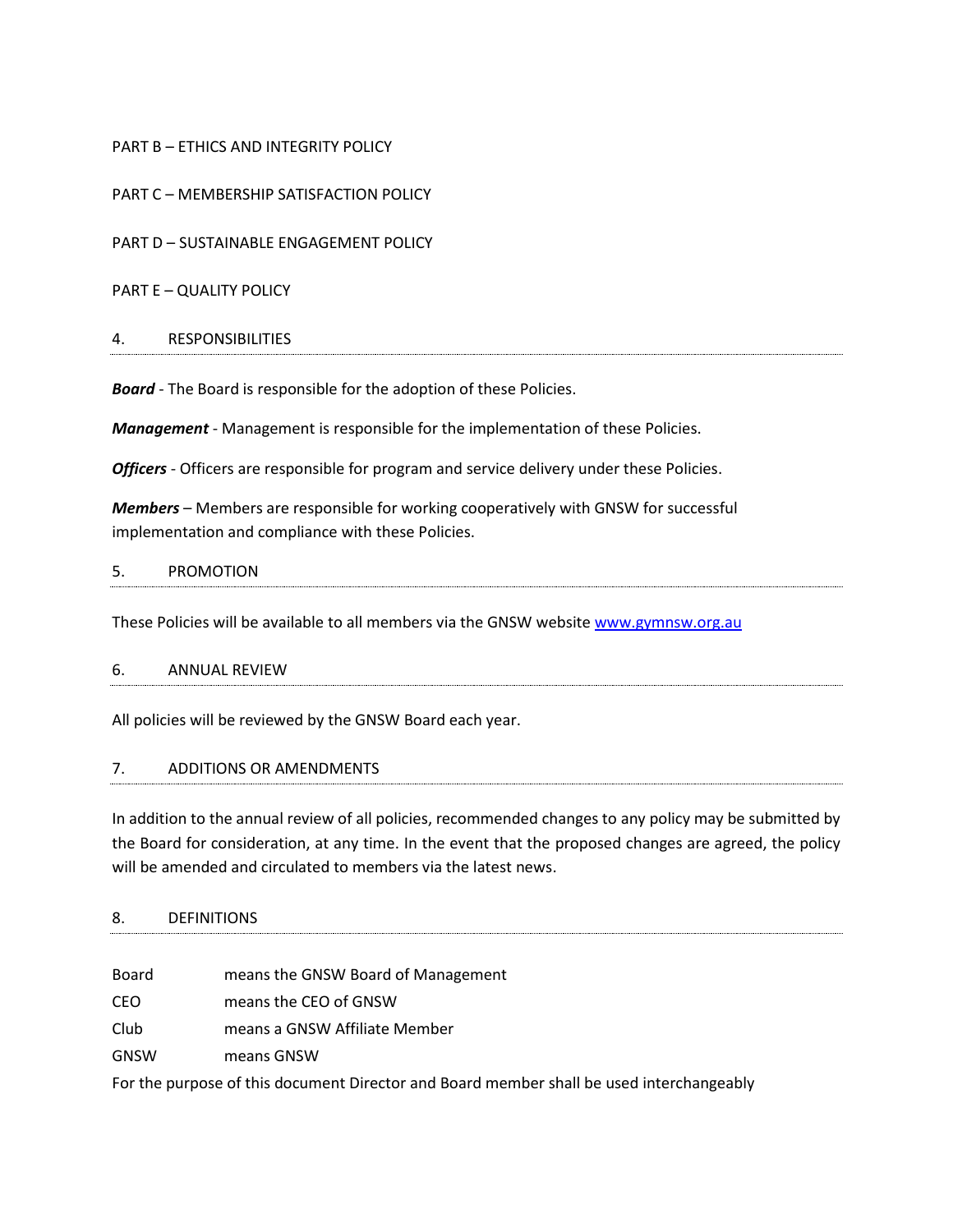# **A INCLUSION AND EQUITY POLICY**

| <b>Inclusion and Equity Policy</b> |
|------------------------------------|
| 15 February 2013                   |
| <b>All GNSW activities</b>         |
| December each year                 |
| <b>GNSW Board</b>                  |
|                                    |

# 1. STATEMENT OF PRINCIPLE

Under federal and state laws, it is unlawful to discriminate against people (treat them unfairly compared with others), or to harass them, in employment, education and the provision of services. GNSW promotes these laws as the minimum standard for providing a fair, equitable and inclusive environment. This strategy aims to build upon this minimum standard by putting in place a framework that promotes practices and programs that are accessible, fair, equitable and inclusive for all.

GNSW aims to provide a fair, equitable and inclusive environment for all people regardless of their race, religion, disability, sexual orientation, gender, age, marital status, and carers' responsibilities. GNSW welcomes, encourages and supports the inclusion of all people in all areas of the organisation and will do all things reasonable to ensure they feel:

- Welcome
- Represented
- Included in decision making
- Able to participate
- Free from discrimination, harassment and vilification

# 2. SCOPE

GNSW activities and operations.

#### 3. POLICIES

- **GNSW acknowledges that its legal and moral responsibilities cover the areas of inclusion and** equity:
	- o in the provision of services offered by GNSW
	- o in employment by GNSW
	- o in the provision of information offered by GNSW
	- o to training and development offered by GNSW
	- o to events hosted by GNSW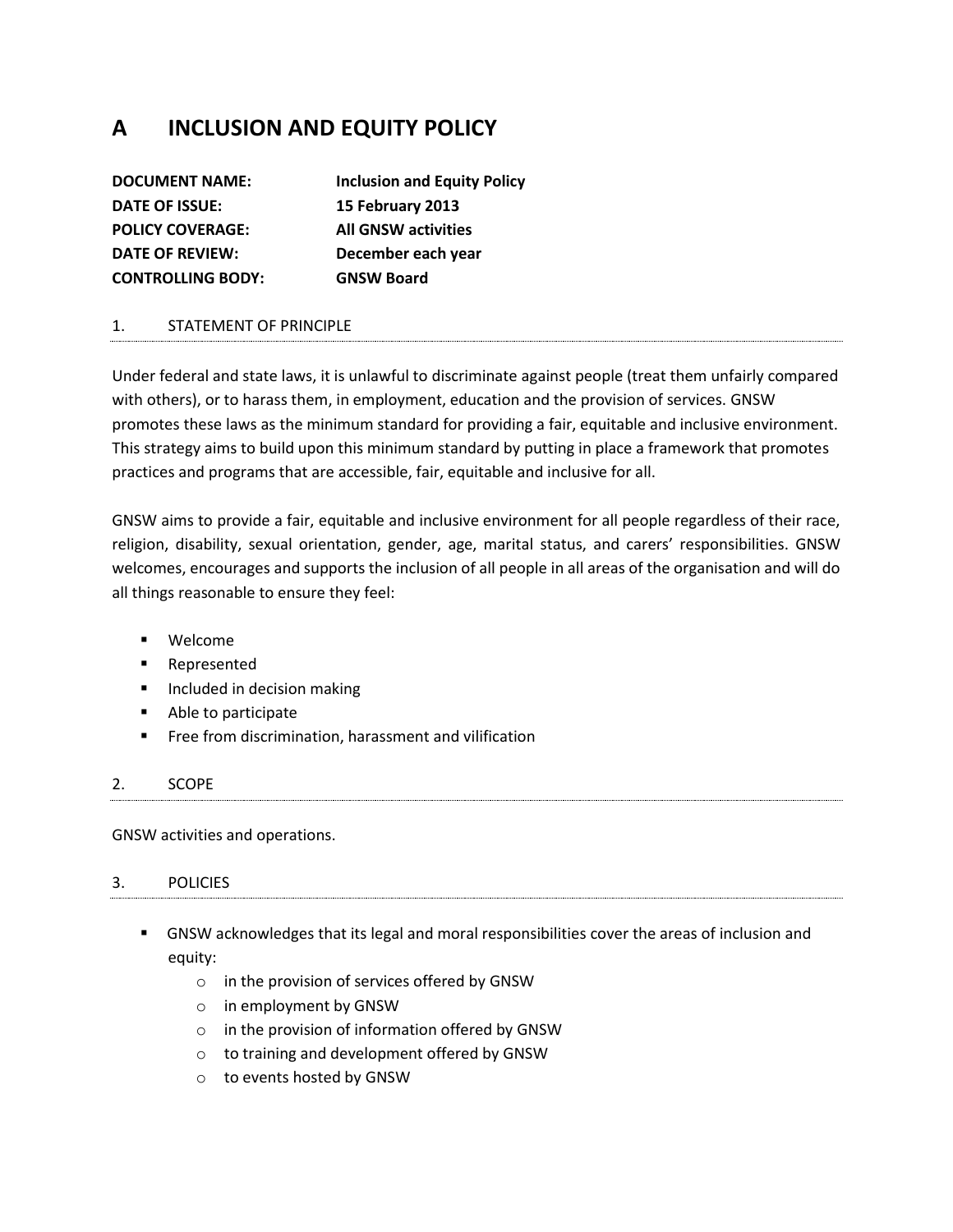- **EXECT** All GNSW staff shall have adequate support and training to provide services and information.
- GNSW shall, wherever feasible, ensure its programs are designed and constructed to provide equal access for all users.
- **•** GNSW, in its role as an employer, will ensure all people have equal access to advertised positions, interviews, equipment, office accommodation, staff training and promotion.
- GNSW shall, wherever feasible, assess proposals for any new (or substantially revised) policies or programs for their direct impact on the lives of people from diverse backgrounds or people with a disability prior to any decision to pursue such proposals.
- **EX Any new (or substantially revised) policies or programs that impact disadvantageously on the** lives of people from diverse backgrounds or people with a disability shall be reviewed by GNSW in consultation with people from those backgrounds.
- **GNSW shall, wherever feasible, have an effective communication strategy developed and** sufficiently resourced to adequately inform people from diverse backgrounds and people with a disability of new policies or programs and changes to existing policies and programs.
- GNSW shall maintain a complaint mechanism that will enable people to address issues and raise concerns about its performance.
- GNSW shall, where feasible, require that any agents, contractors, or partners of GNSW deliver outcomes consistent with this policy.

# 4. PROCEDURE

- GNSW shall, when considered by the Board reasonable to do so, provide for the special needs of members from diverse cultural and linguistic backgrounds through the provision of language assistance through the use of interpreters or facilitators.
- **GNSW shall, where necessary and feasible, provide for the special needs of members in remote** areas through developing outreach and community liaison arrangements.
- GNSW shall incorporate cultural diversity and disability information in training programs provided.
- GNSW staff shall receive ongoing equity and diversity training to develop knowledge and skills to work more effectively with people from diverse backgrounds or people with a disability.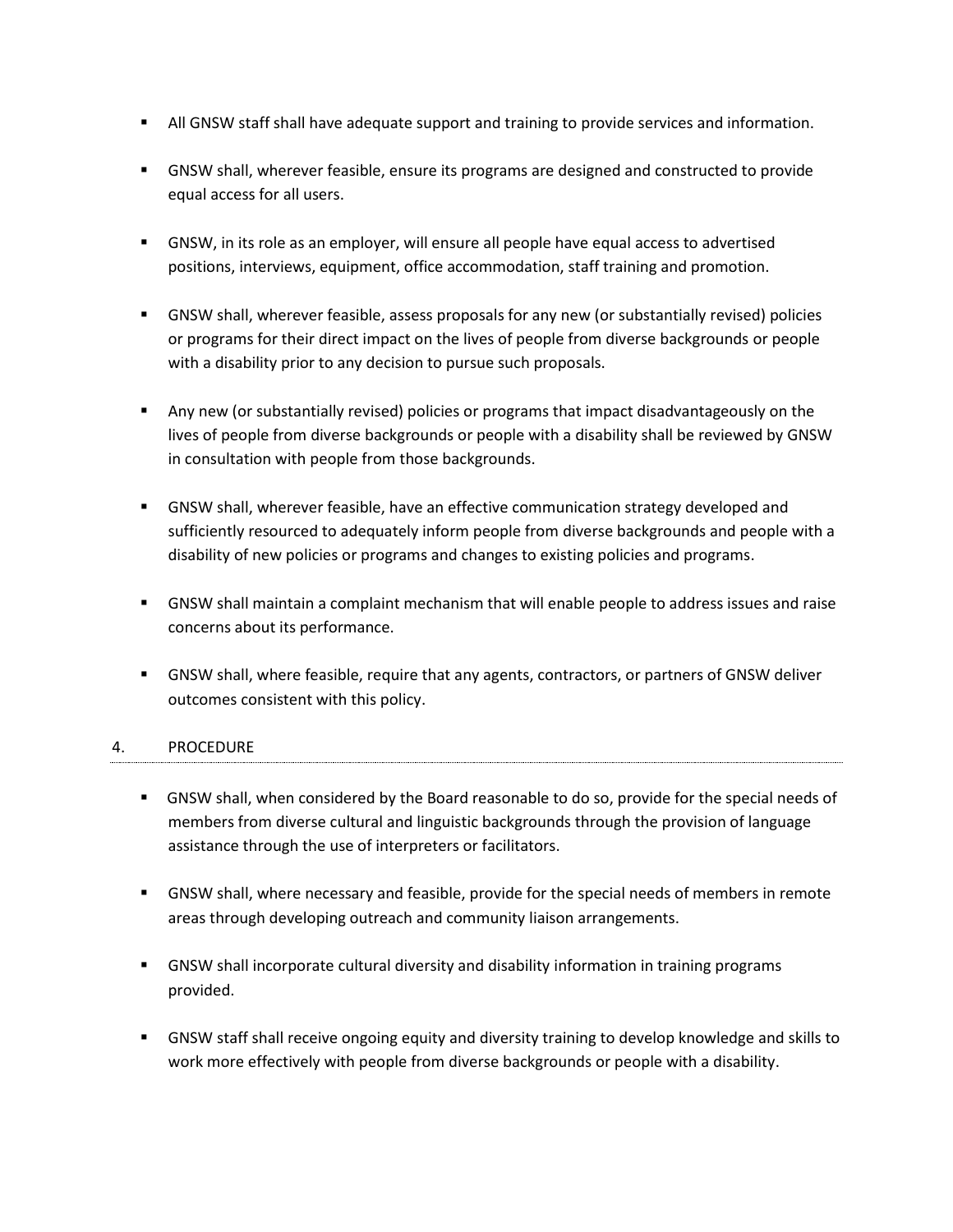- GNSW shall, where appropriate, consult with other providers and government agencies to ensure co-ordination of services appropriate to members' needs.
- GNSW shall promote equity and diversity in the membership of its boards and committees.
- **GNSW shall collect feedback in accordance with the Membership Satisfaction Policy.**

# 5. RESPONSIBILITIES

# GNSW will:

- Put people first, focus on what they can do and find out how they want to participate.
- **EXECT** Ask each individual and their parents if the participant is a child for their advice about what modifications would help them to participate.
- **■** Where possible, make adjustments to programs, services and facilities to accommodate any special needs.
- Be honest and explain if certain modifications or adjustments are not currently possible.
- Communicate with people and share information in appropriate ways and formats.
- Expect all members accept and welcome people from diverse background and people with a disability.
- Recognise people of all abilities and from diverse backgrounds for their contribution and achievement.
- **■** Implement policies to ensure people participate without discrimination, harassment or bullying.

If you are a person from a diverse background or you are a person with a disability please:

- Tell us what we can do to help include you.
- Understand that we will do our best to make any necessary adjustments or modifications.
- Talk to us if you have any concerns or ideas to help us make our clubs more inclusive.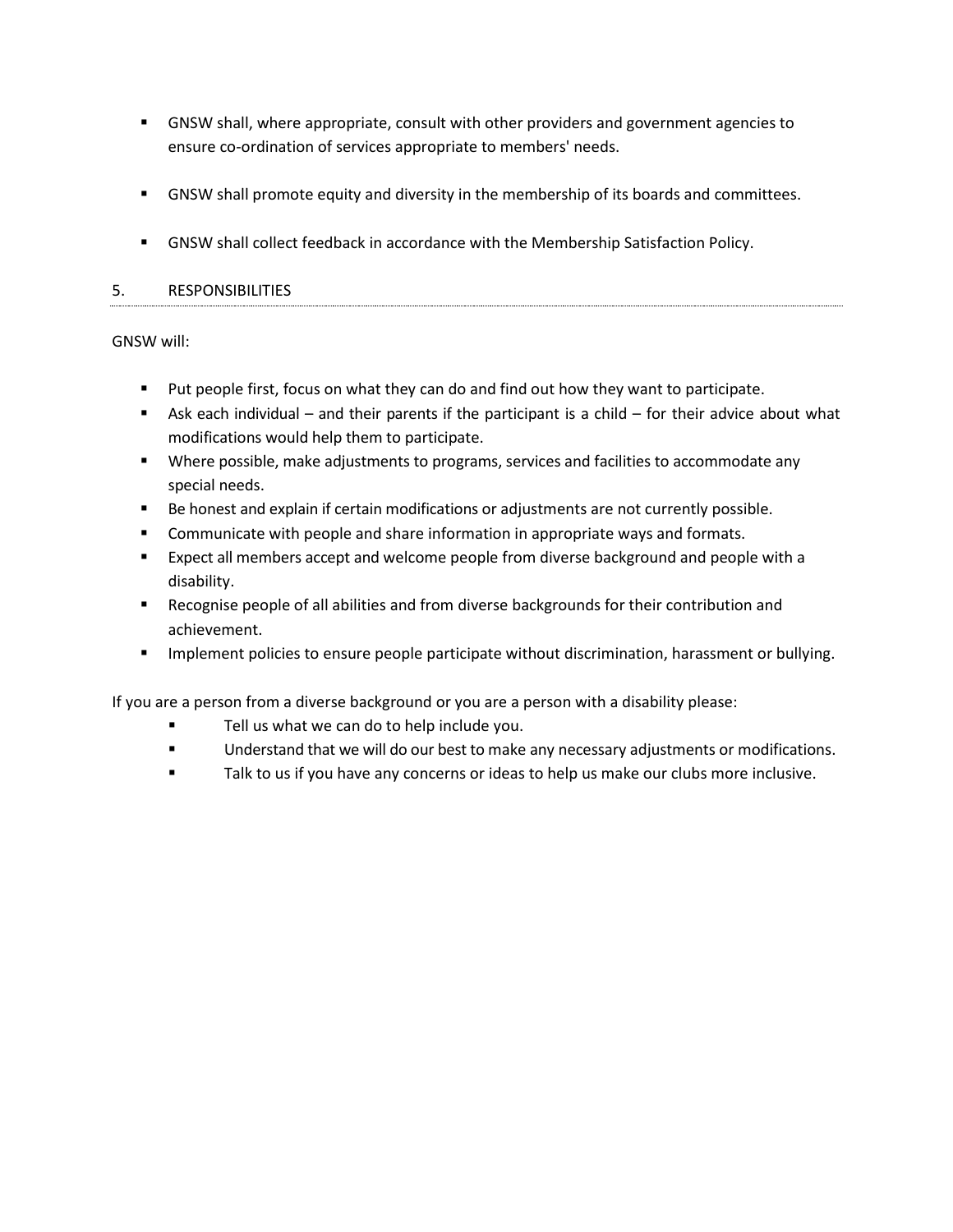# **B ETHICS AND INTEGRITY POLICY**

| <b>DOCUMENT NAME:</b>    | <b>Ethics and Integrity Policy</b> |
|--------------------------|------------------------------------|
| DATE OF ISSUE:           | 2 December 2013                    |
| <b>POLICY COVERAGE:</b>  | <b>All GNSW activities</b>         |
| <b>DATE OF REVIEW:</b>   | December each year                 |
| <b>CONTROLLING BODY:</b> | <b>GNSW Board</b>                  |

# 1. STATEMENT OF PRINCIPLE

This Policy reflects a commitment by the GNSW Board towards ensuring that GNSW and its members comply with their legal obligations, particularly with relation to anti-doping, bribery and corruption, and that all members act with integrity and in an ethical manner. This will be achieved through regulation, compliance, and education.

Through the principle of mutual obligation, the Board recognises that it is only through an effective partnership with members that the application of the principles of ethics and integrity will become cultural norms within GNSW.

#### 2. SCOPE

The principles within this Policy shall be applied through all of GNSW operations. It addresses areas concerning the integrity of gymnastics. These include:

- Anti-doping
- Sports gambling
- Negative officiating behaviours and practices, including but not limited to:
	- o Bias and cheating
	- o Lack of experience / competence
	- o Abuse of power
	- o Criticism of other officials
	- o Inappropriate behaviour
	- o Favouritism / nepotism
- Negative coaching behaviours and practices, including but not limited to:
	- o A focus on winning at all costs
	- o Bias and cheating
	- o Criticism of officials
	- o Abusive coaching style
	- o Selection processes
	- o Favouritism / Nepotism
- Negative administrator behaviours and practices, including but not limited to: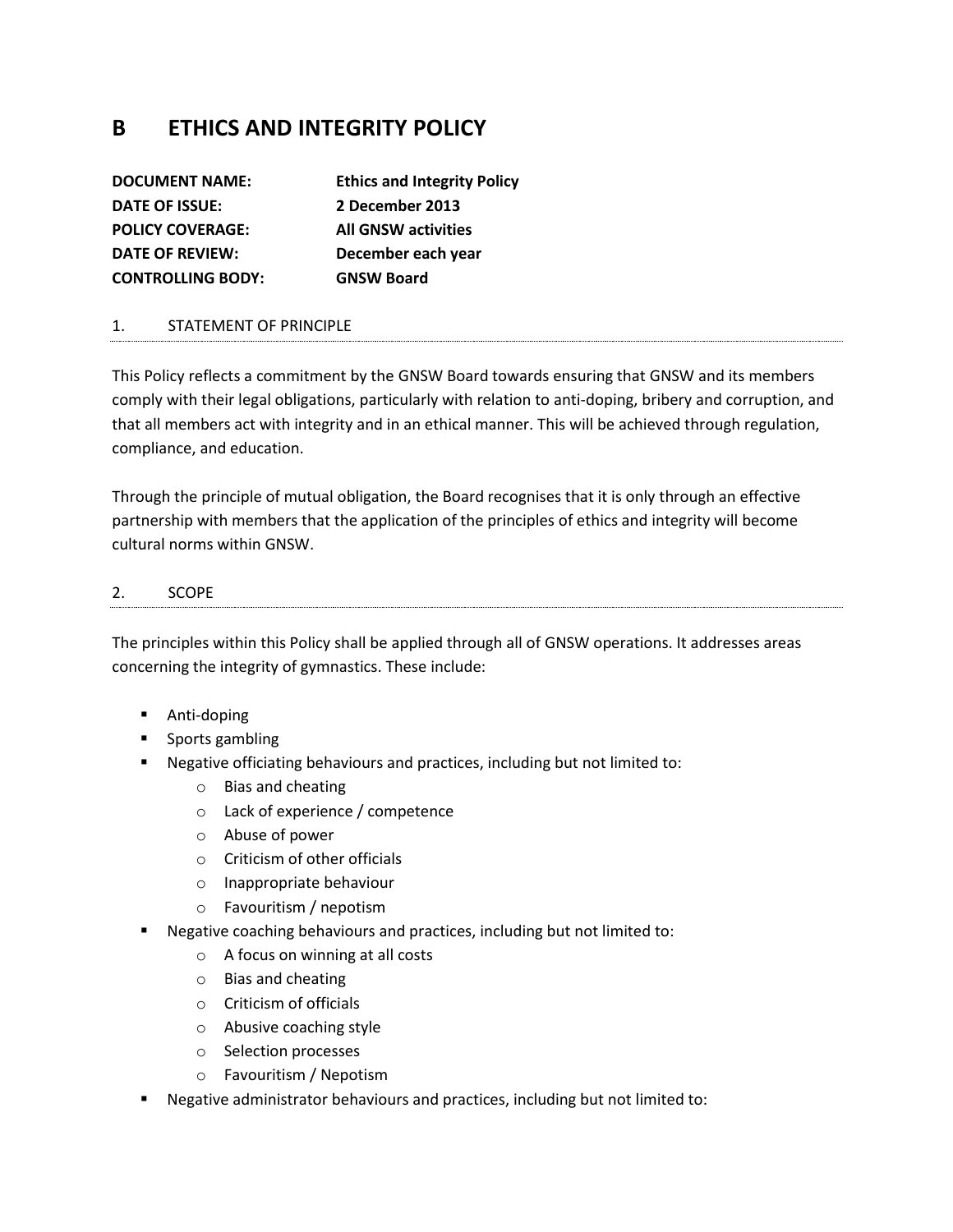- o Conflicts of interest
- o Selection processes
- o Favouritism / nepotism
- o Lack of experience / competence
- o Failure to follow policy and processes
- **■** Juniors competing against more physically developed opponents
- Anti-social behaviours and attitudes including sledging, bullying and harassment

#### 3. REGULATION

The Board and Management shall implement regulations that promote ethical conduct and address areas of sports integrity including:

- Anti-doping
- Sports gambling
- Codes of conduct for:
	- o officials
	- o coaches
	- o administrators
	- o athletes
	- o parents
	- o committee members
- Junior sport
- Selection process and policy for committees, teams and state events
- Conflicts of Interest
- Judges oath
- Bias and cheating
- Protection for persons reporting unethical conduct

#### 4. COMPLIANCE

Management shall implement policy, systems and processes that ensure GNSW and its member clubs comply with requirements including:

- **■** Anti-doping,
- Sports gambling, and
- **E** Any other legal requirements.

Management shall implement policy and processes for breaches of the rules. This shall include:

- Discipline Policy
- **■** Grievance Policy
- Where appropriate, a penalty table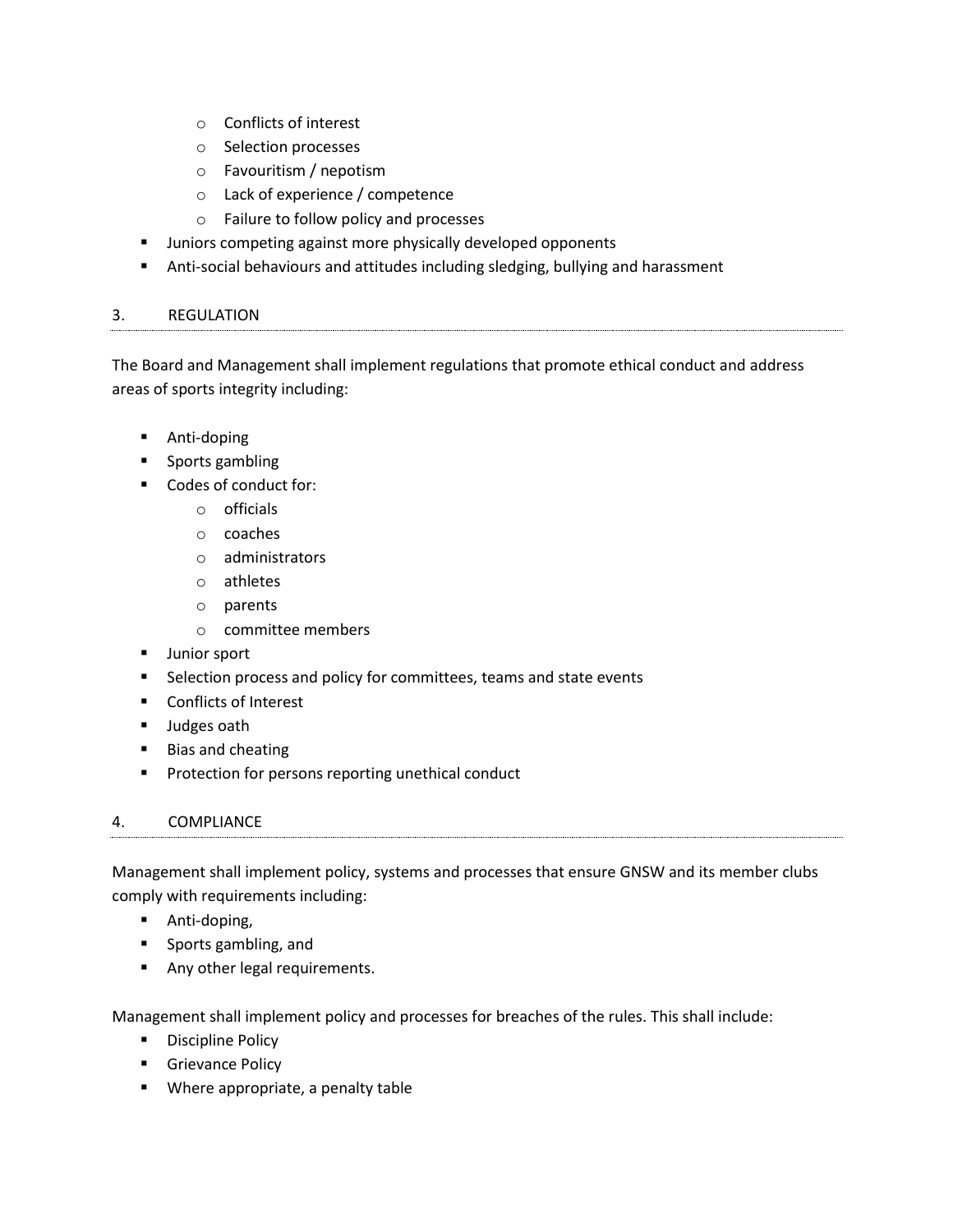■ Any other requirement considered by the Board to promote a sport free from harassment and unethical conduct.

# 5. EDUCATION

*Anti-doping -* Management shall provide state team athletes, coaches, judges and officials with antidoping information, resources and training each year.

*Sports gambling -* Management shall provide administrators, athletes, coaches, judges and officials with sports gambling information, resources and training each year.

*Cheating, bias, conflict of interest -* Management shall provide administrators, coaches, and judges with information, resources and training in the areas of cheating, bias and conflict of interest.

*Induction -* Management shall implement induction processes for administrators and committee members that includes information regarding this Policy and the rules drafted pursuant to it

*Play by the Rules -* GNSW shall promote the NSW Sport and Recreation Play by the Rules program.

#### 6. REPORTING

An annual report card and regular meeting updates shall be provided by Management to the Board each year. Gymsport Committees shall complete a template report to Management each year based upon the performance of their Gymsport regarding matters of ethics and integrity.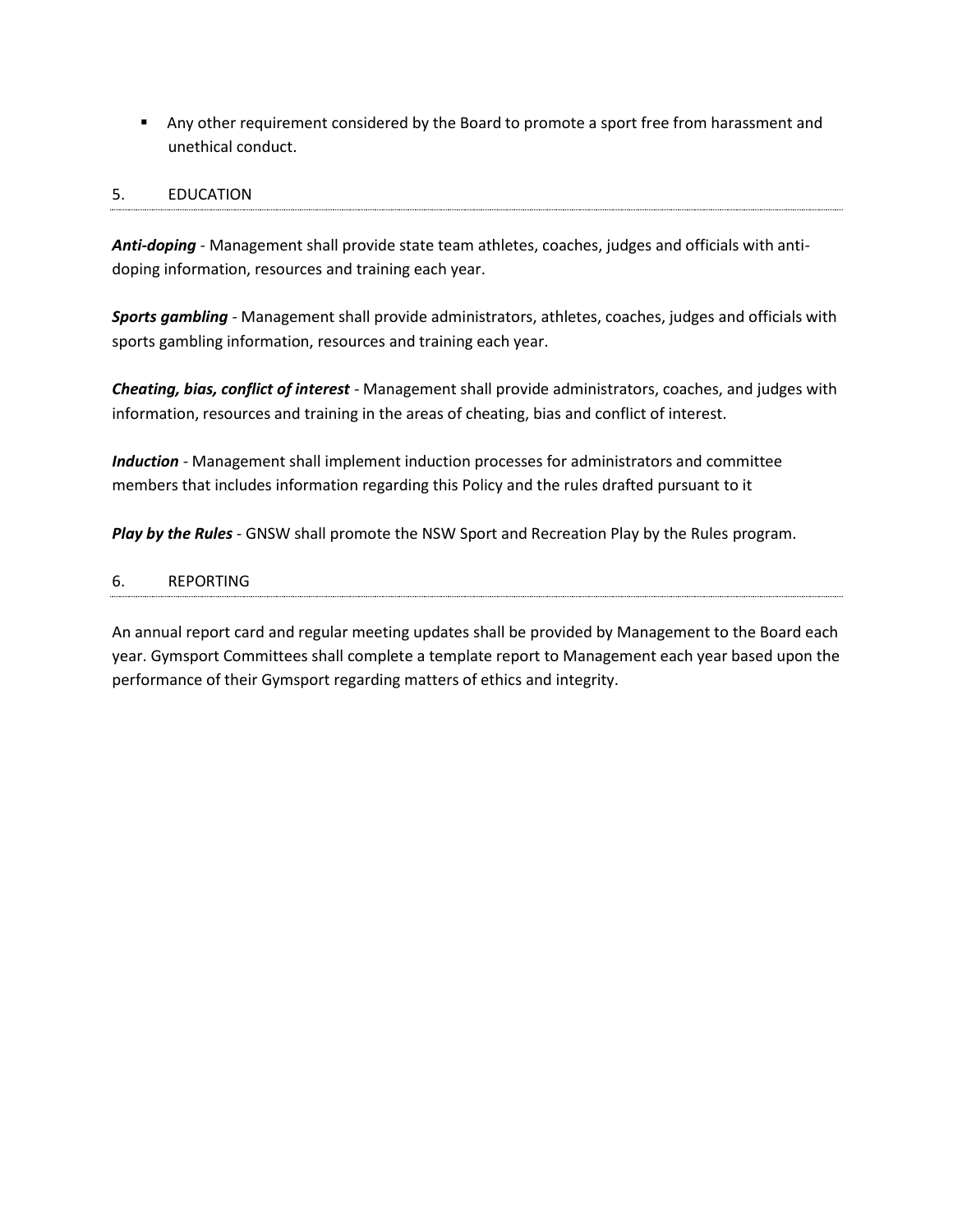# **C MEMBERSHIP SATISFACTION POLICY**

| <b>DOCUMENT NAME:</b>    | <b>Membership Satisfaction Policy</b> |
|--------------------------|---------------------------------------|
| DATE OF ISSUE:           | 21 November 2012                      |
| <b>POLICY COVERAGE:</b>  | <b>All GNSW Activities</b>            |
| <b>DATE OF REVIEW:</b>   | December each year                    |
| <b>CONTROLLING BODY:</b> | <b>GNSW Board</b>                     |

# 1. STATEMENT OF PRINCIPLE

This Membership Satisfaction Policy provides a framework that promotes 'Member Satisfaction' as a primary consideration when GNSW develops programs, provides services and regulates operations.

The Policy is intended to provide sufficient flexibility to enable GNSW to respond to changing and sometimes conflicting membership expectations. It reflects a commitment by the GNSW Board towards ensuring members are listened to, provided with good customer service, and have access to a range of products that will help them run a successful gymnastics program.

Through the principle of mutual obligation, the Board encourages members to take an active role in the future of the Association, and the products and services it provides to ensure:

- **Effective two-way communication**
- High levels of customer service, and
- Relevant products and services.

#### 2. COMMUNICATION

#### *Strong two-way communication*

Management shall ensure that systems and processes are in place that promote and facilitate active participation by members through the principle of mutual obligation.

#### *Clear rules and guidelines*

Management shall ensure that clear rules and guidelines are implemented, including rules for:

- Gymsport levels, team selection and squad selection
- Competitions and judging
- Competition awards
- Awards of recognition
- High performance selection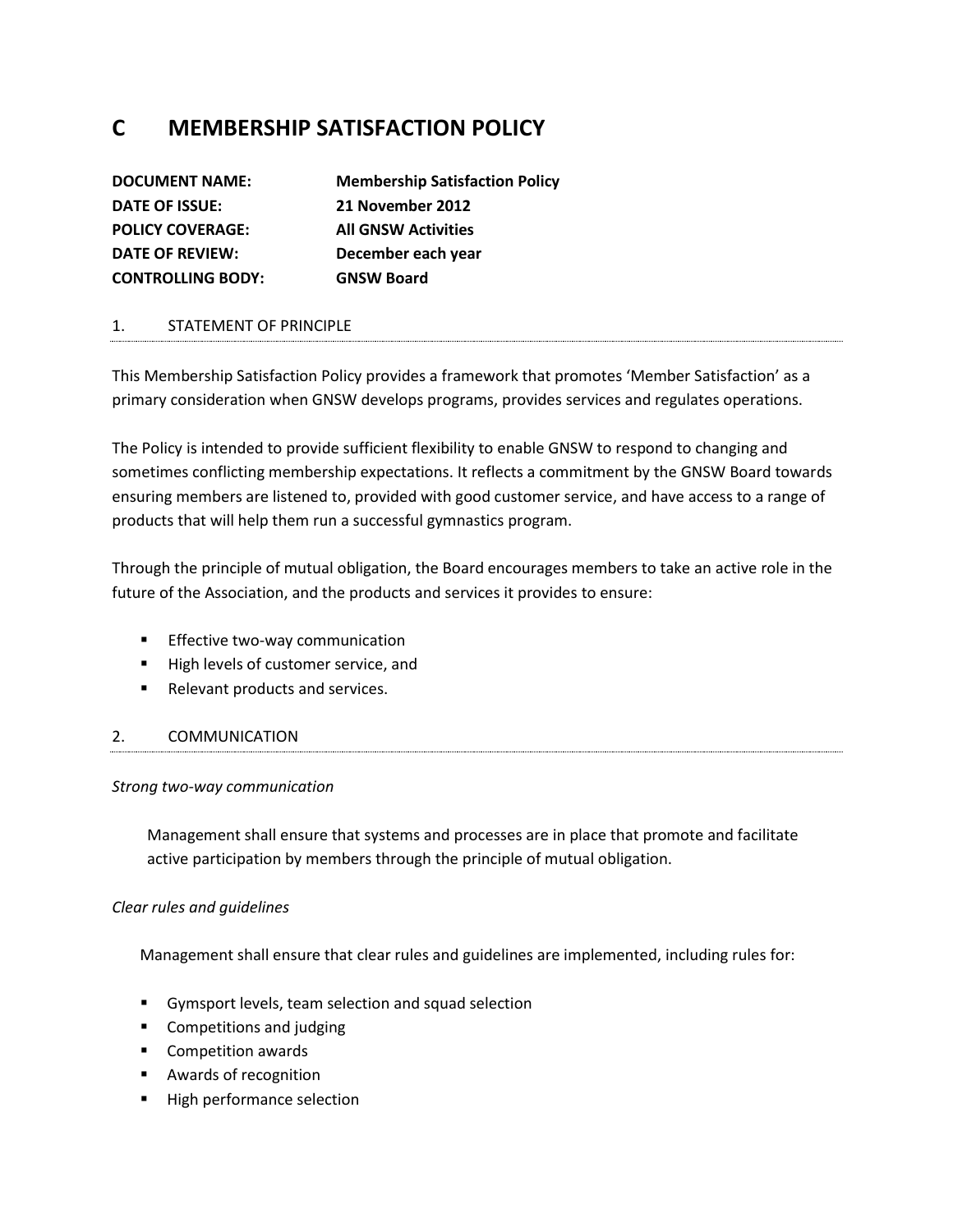- Education pathways, courses, workshops and other education activities
- Financial administration
- **■** Any other areas where the application of rules and guidelines will promote transparent and accountable operations and service delivery.

# 3. CUSTOMER SERVICE

- **■** GNSW Management shall design, plan and implement processes that have a customer focus.
- Officers shall be trained in quality customer service.
- **•** Officers shall be trained to understand and comply with GNSW processes and procedures including:
	- **■** their own portfolio of responsibility
	- the cross function of responsibilities within departments, and
	- the cross function of knowledge between departments.
- The Board shall implement fair and transparent processes for the timely resolution of grievances and disputes.

#### 4. RELEVANT PRODUCTS AND SERVICES

Management shall implement products, programs and services under this Policy that focus upon:

- Promoting active participation in the Gymsports,
- Enabling gymnastics clubs to build strong, viable business models,
- Enabling the Gymsport Committees and Regional Committees to contribute to decisions in areas that concern them,
- **•** Promoting the interests and inclusion of young people in decisions that concern them, and
- **■** Providing products and services that enable opportunities for participation from disengaged groups.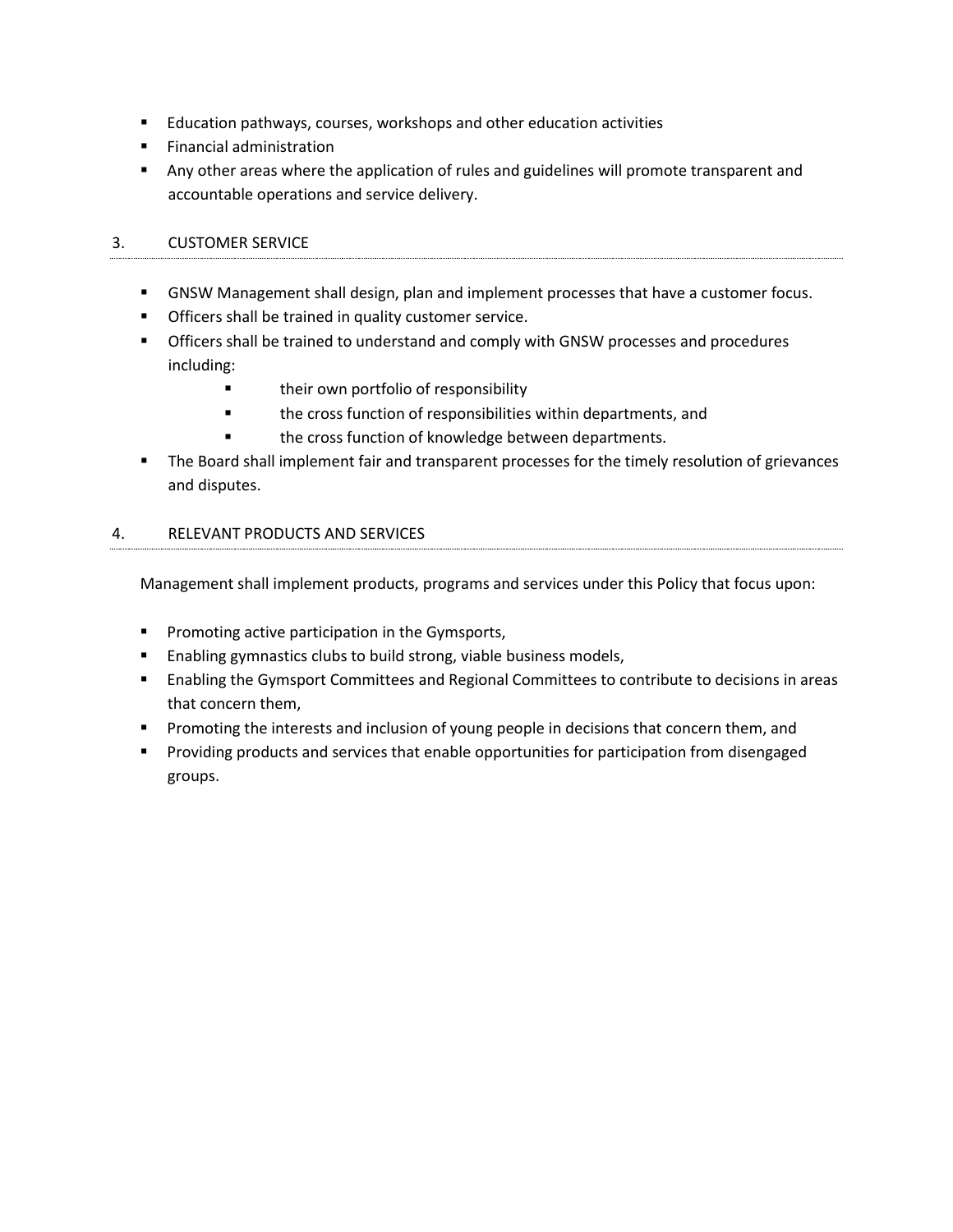# **D SUSTAINABLE ENGAGEMENT POLICY**

| <b>DOCUMENT NAME:</b>    | <b>Sustainable Engagement Policy</b> |
|--------------------------|--------------------------------------|
| DATE OF ISSUE:           | 1 November 2018                      |
| <b>POLICY COVERAGE:</b>  | <b>All GNSW Activities</b>           |
| <b>DATE OF REVIEW:</b>   | December each year                   |
| <b>CONTROLLING BODY:</b> | <b>GNSW Board</b>                    |

#### 1. STATEMENT OF PRINCIPLE

Through a focus upon people, proximity, profit, and process, GNSW aims to ensure that a person's engagement with gymnastics is satisfying, promotes wellbeing, and is sustainable. GNSW is fortunate to have many passionate people serve the sport in different capacities. Their contribution is as important as it is valued. Through this Policy, GNSW aims to ensure that the wellbeing of its people remains an important consideration for future strategy, program and service development.

#### 2. PEOPLE

#### *Workforce Development and Education*

GNSW will maintain a *Workforce Development Strategy* to ensure the supply and quality of coaches and judges meets demand. The Workforce Development Strategy seeks to address existing coach and judge shortages within the system. GNSW has concerns that the shortage of coaches and judges could result in;

- existing coaches working extended hours to meet demand,
- **· longer events, and**
- a loss of membership, and therefore income for GNSW and Clubs as prospective members are placed upon waiting lists.

All of these factors place pressure upon Members and could contribute to Member burn out.

#### *Partnerships for social capital*

GNSW will continue to seek partnerships with government and other stakeholders with the view to implement projects that contribute to the wellbeing of the people of NSW. Gymnastics has a capable and engaged membership, it also has effective means of working with Clubs to achieve social outcomes. Increased job satisfaction and the sense of purpose related to the work performed will promote a positive association with the sport and a more sustained engagement with it.

#### *Cooperation*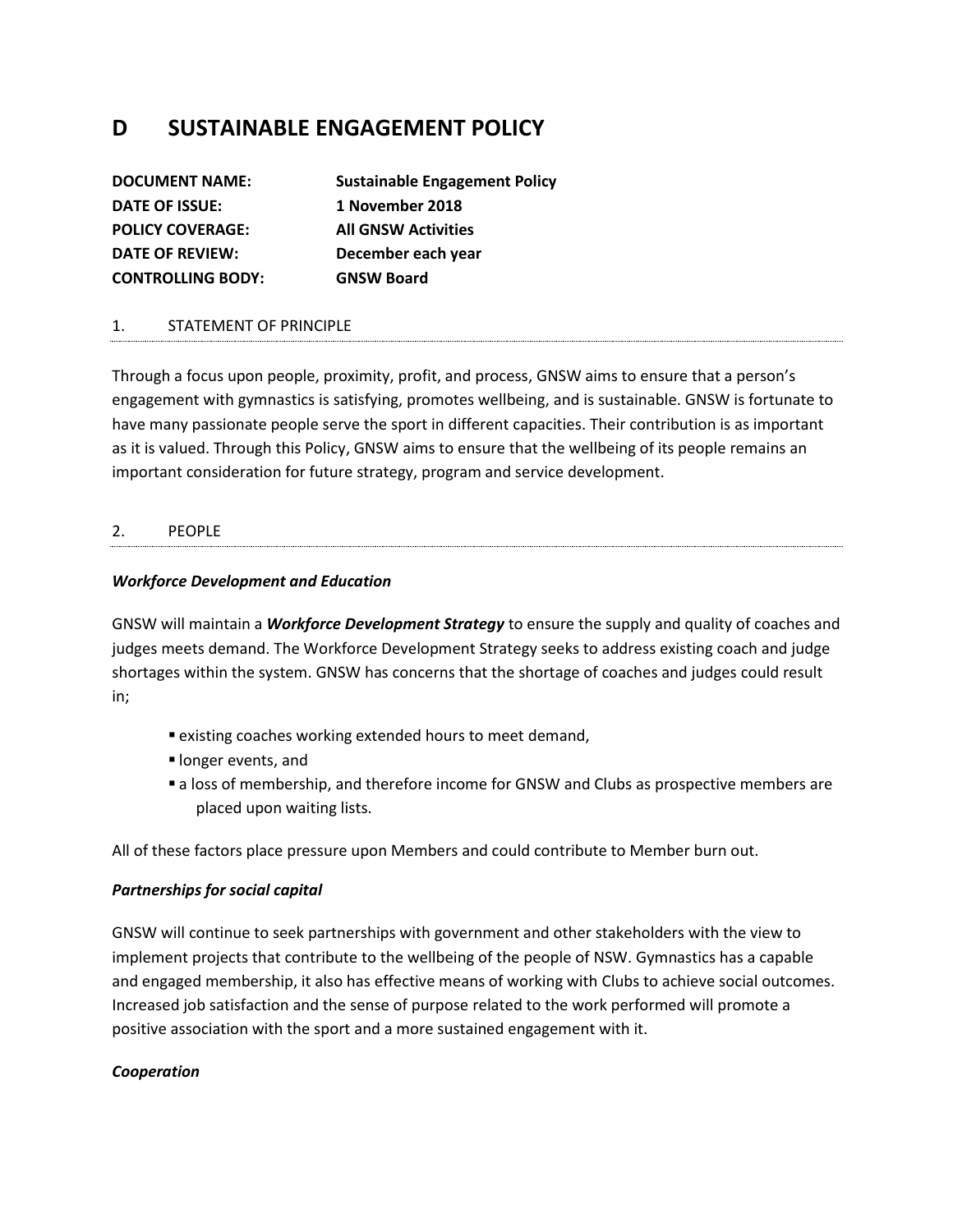GNSW will work cooperatively with Clubs, GA and other states and territories for the design, plan and implementation of services and resources. This cooperative approach will not only build the capacity of GNSW, but GNSW employees and Committees will be empowered to drive projects and initiatives of significant scale. This will lead to increased job satisfaction and in turn, motivation and productivity.

#### *Volunteer Engagement and Retention*

The long-term sustainability of GNSW is dependent upon its ability to effectively engage and retain volunteers, particularly those that volunteer on GNSW Committees. To this end, GNSW shall maintain a *Committee Care Succession Plan* that focuses upon Committee satisfaction and motivation.

# *Youth Leadership*

GNSW shall continue to invest in young people through the *LEAP* leadership program as a means of engaging young people and providing them with a voice and training to become the sport's next leaders.

# *Training and Development*

GNSW is committed to ensuring the ongoing professional development of employees, coaches and Club administrators. GNSW shall seek partnerships for program development and delivery, and solutions that promote a flexible approach to obtaining qualifications to accommodate Member needs.

#### *Respect and Recognition*

GNSW shall ensure the contributions of its employees, Members and Clubs are respected and recognised through events such as the *Annual Awards* and other initiatives.

#### 3. PROXIMITY

#### *Region Development*

GNSW acknowledges that a key driver of burn out within the community is the number, and length, of weekends when events, education and other activities are held. GNSW also acknowledges that the long distances country clubs travel to attend state events could affect a Member's wellbeing.

To alleviate these pressures, GNSW shall adopt a *Regions Strategy* that promotes the local delivery of competition and education. By localising activities and implementing regional selection processes for lower level competition, GNSW aims to alleviate challenges associated with distance for country programs and reduce the length of competitions for all involved.

#### *Information Technology*

GNSW will continue to seek IT solutions that will reduce travel, costs and provide flexible education and meeting attendance solutions for members.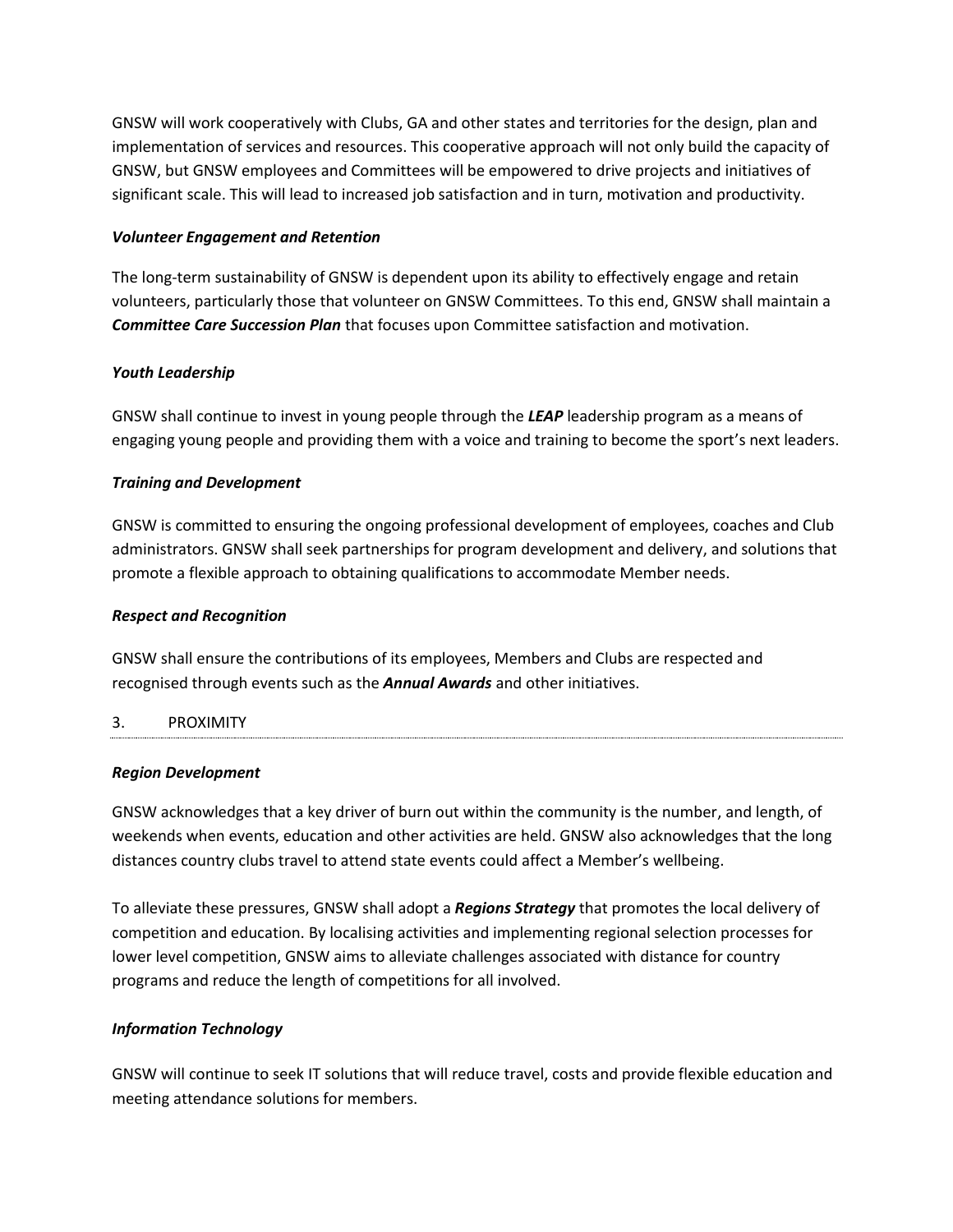#### 4. PROFIT

#### *Build a Sustainable Gymnastics Business Model*

GNSW will continue to design and promote programs and events that enable flexible delivery, promote a financially feasible coach-to-gymnast ratio, and that promote participation in a competitive program without the necessity to train long hours each week. By doing this, in combination with other strategies, the financial sustainability of the sport will improve, while ensuring the cost of participation is reasonable and accessible to all.

#### *Facility Development – Critical Mass*

GNSW will adopt a *Facility Strategy* that promotes the development of facilities of scale, within a wider sporting precinct, that serve the sport as region hubs for education, events, disability and high performance gymnastics. The ability for Clubs to invest in high performance and/or employ full time staff is directly related to their financial capacity, which in turn is related to membership numbers and program delivery expenses. Facilities of scale will enable large memberships in excess of 1,000, which in turn reduces administrative costs per member and enables better coach-to-gymnast ratios.

#### *External Financial Support*

GNSW shall explore opportunities that increase the investment into GNSW and Clubs by government and other stakeholders. Government assistance for the development and implementation of new and existing services will promote sustainability and innovation.

#### 5. PROCESS

#### *Operational Efficiency*

GNSW shall regularly review its administration, structure and operations and those of Clubs to improve efficiency through partnerships, outsourcing, and the implementation of new technology. Efficiencies gained will free up resources to improve the sustainability of GNSW and member clubs, and for the implementation of new programs and services that improve member satisfaction.

#### *Event Consolidation*

To improve member satisfaction and reduce the risk of member burn out, GNSW shall actively promote the consolidation of the event structure and delivery to improve efficiency, reduce travel, and reduce the number and length of events on weekends.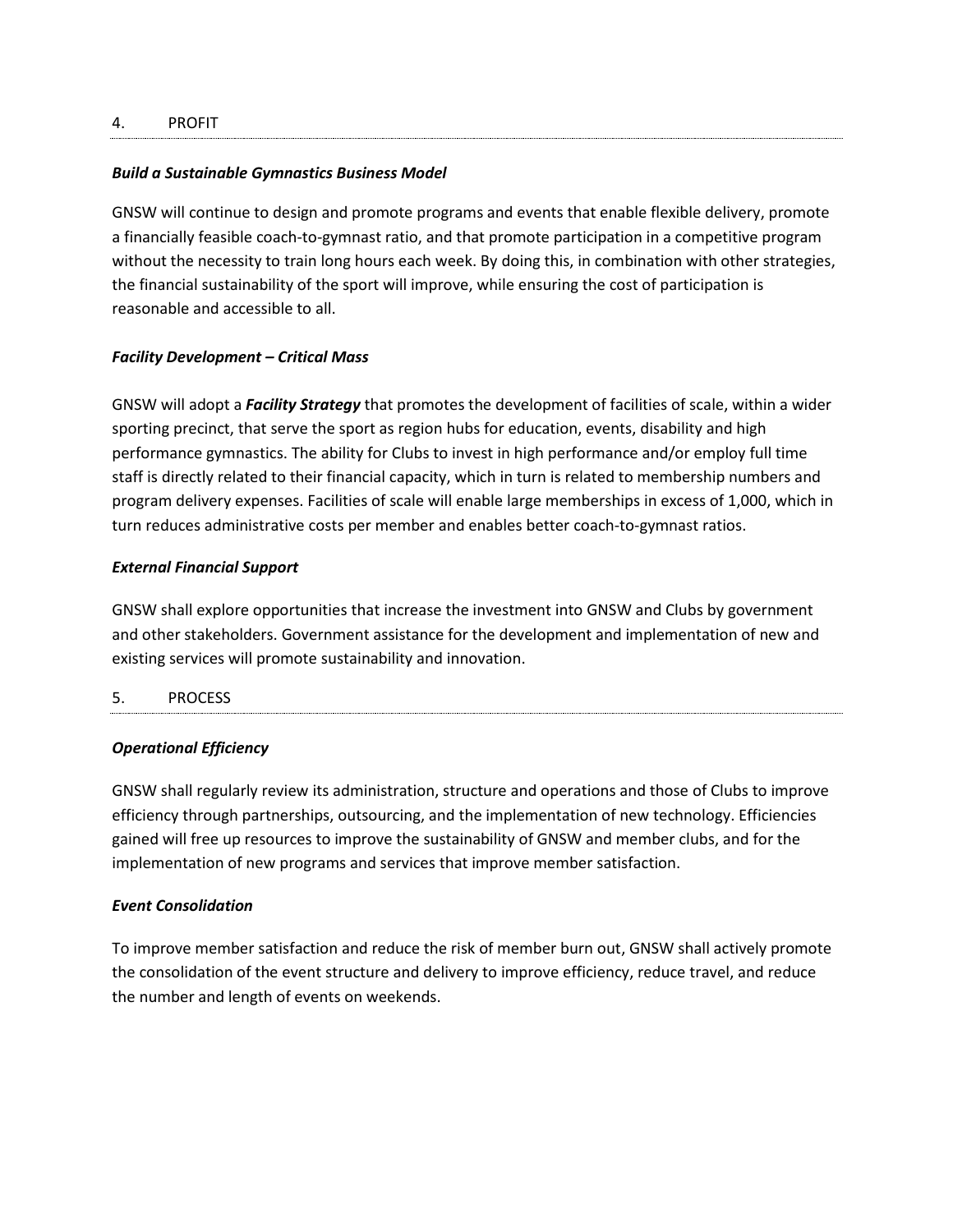# **E QUALITY POLICY**

| <b>DOCUMENT NAME:</b>    | <b>Quality Policy</b>      |
|--------------------------|----------------------------|
| DATE OF ISSUE:           | 1 November 2018            |
| <b>POLICY COVERAGE:</b>  | <b>All GNSW Activities</b> |
| <b>DATE OF REVIEW:</b>   | December each year         |
| <b>CONTROLLING BODY:</b> | <b>GNSW Board</b>          |

#### 1. STATEMENT OF PRINCIPLE

The implementation of a Total Quality Management (TQM) system (ISO 9001/2000) by GNSW will help ensure GNSW maintains:

- A customer focus
- Employee involvement
- A process centred approach
- An integrated system
- A strategic and systematic approach
- Continual improvement
- Fact based decision making
- Communication to and from Members.

Through these actions, GNSW aims to ensure member and employee satisfaction, operational efficiency, and superior product and service design. GNSW is on a journey that will enable the adoption and implementation of TQM philosophy and practice over time, as resources permit.

#### 2. MEMBER FOCUS

As a member focused organisation, GNSW will view programs and services through the lens of member need. To this end GNSW will:

- Constantly gather information from and about members to determine who they are, their needs and wants, and their thoughts and feelings.
- **E** Ensure that information gathered is embedded within GNSW strategy, programs and services.
- Focus upon member retention to promote loyalty and satisfaction.
- **•** Debrief after events, activities and member exit, to learn from the member about their experience.

#### 3. TOTAL EMPLOYEE INVOLVEMENT

GNSW is committed to ensuring the direct participation of employees to organisational success through: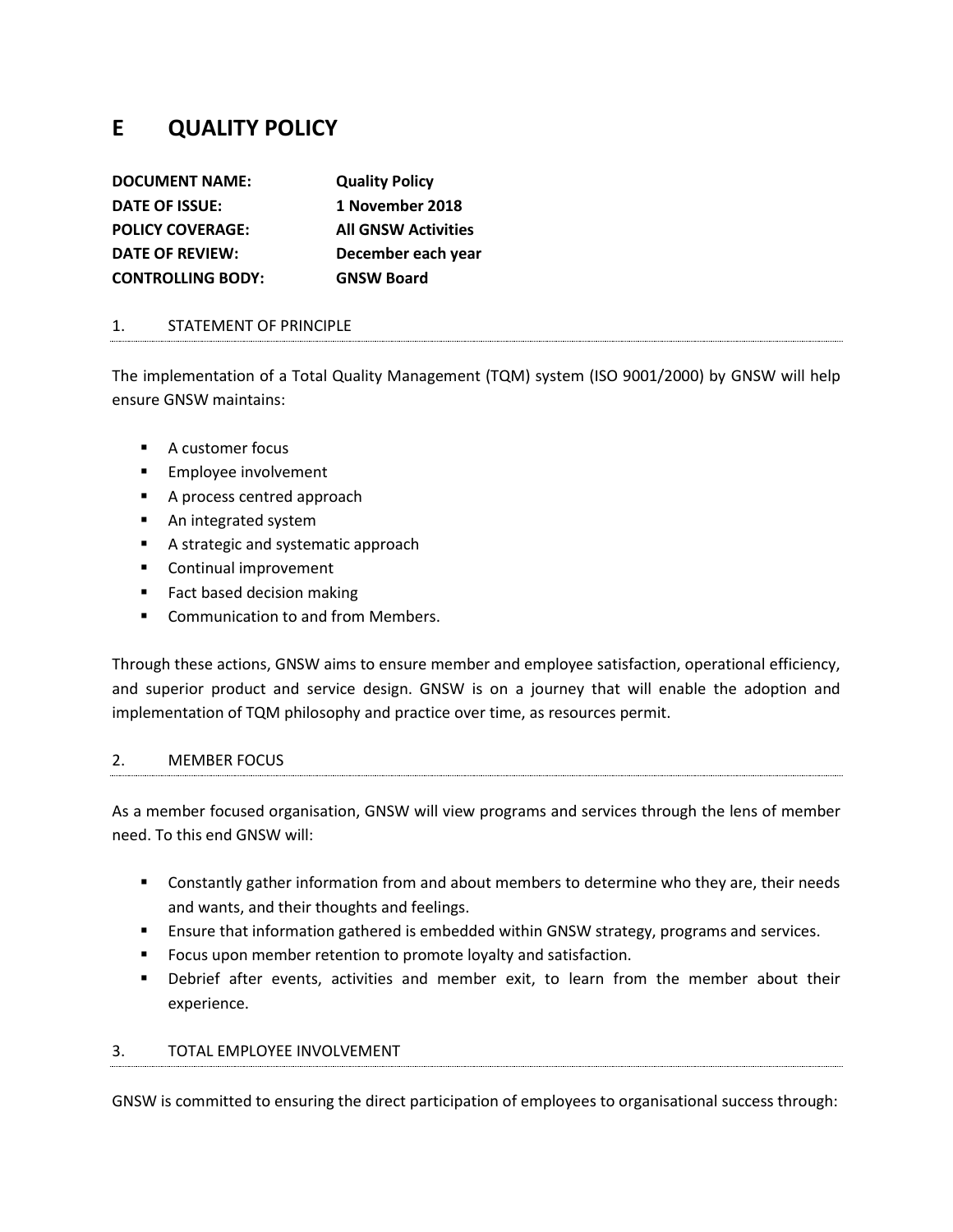- Clear delegations of authority.
- **■** The empowerment of all levels and branches of the organisation to involve employees and Committees in decisions that relate to them and their area of engagement.
- **E** A strategic commitment to localised decision making under a strategic umbrella.

# 4. PROCESS CENTERED

# *Control of Documents*

In a quality system where documentation of processes is essential, it is logical that the close and effective control of that documentation is crucial to the implementation and maintenance of the system. The following process for the 'Control of documents' is in accordance with the requirements of ISO 9001:2000. GNSW shall implement processes for:

- Document approval prior to issue
- Review and amendments to existing documents
- Identification of current documents
- Access to relevant versions of documents
- Legibility and identification of documents
- Control of external documents
- Control of obsolete documents

# *Control of Records*

Records shall be maintained to provide evidence of conformity and operation of the quality management system. GNSW shall ensure processes are in place for the:

- Identification of records
- Storage of records
- Protection of records
- Retrieval of records
- Retention of records
- Disposal of records.

# *Internal Audit*

GNSW shall implement a system for the internal audit of programs. All Management shall be trained in ISO 9001:2000 internal audit practices.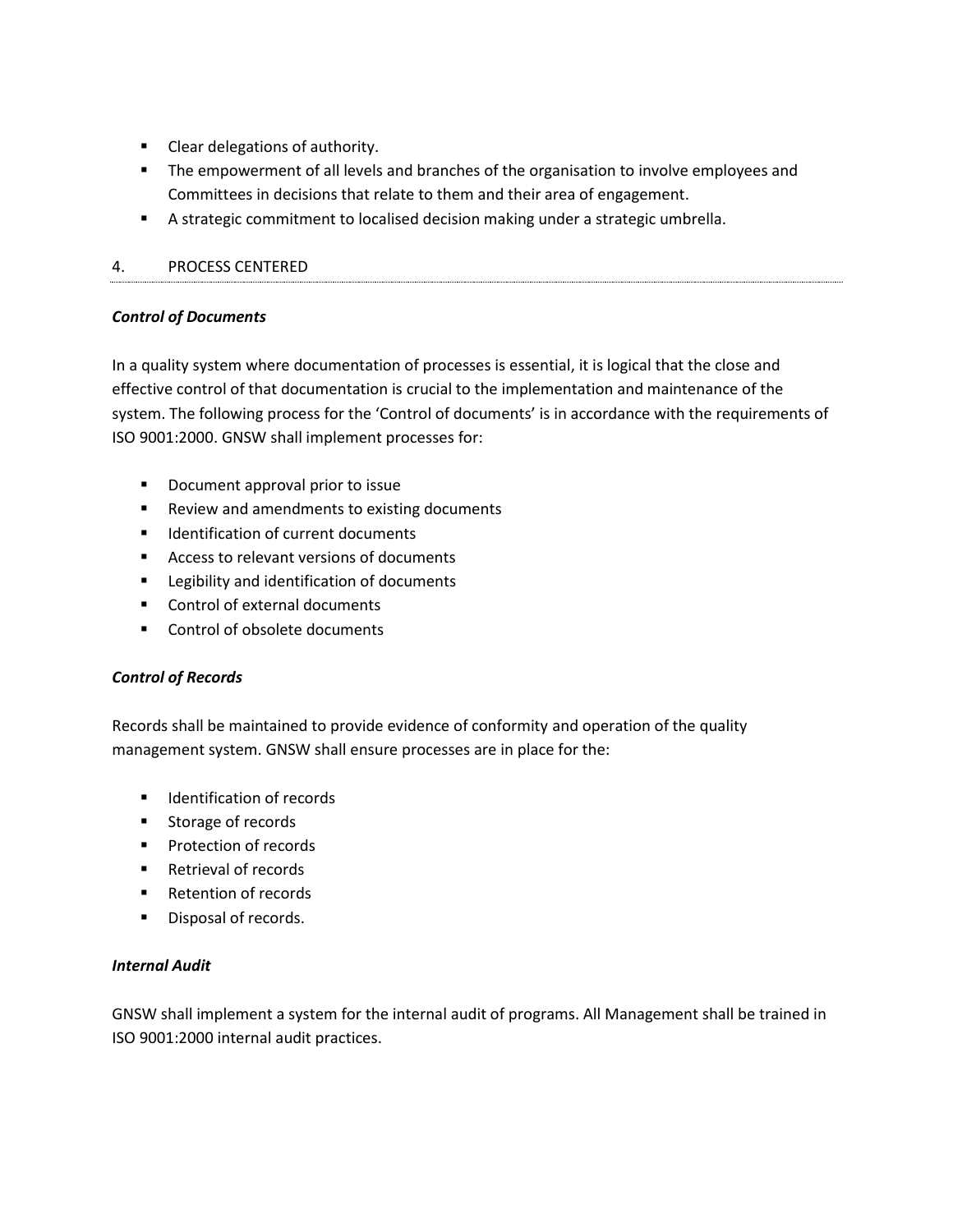# *Complaint and Non-Conforming Product and Service Reporting and Corrective Action*

GNSW shall implement systems and Policy to enable employees and members to raise concerns regarding GNSW products, services, Clubs and representatives.

GNSW shall take action to eliminate the cause of non-conformities and complaints in order to prevent recurrence. Corrective actions shall be appropriate to the effects of the nonconformities / complaints encountered. This includes:

- Review of complaints / non-conformities
- Determining the cause of the complaint / non-conformity
- Evaluating the need for action to prevent a reoccurrence
- Determining and implementing actions required
- Recording the results of action taken
- Reviewing corrective action

#### *Preventative Action*

A risk assessment shall be completed on all GNSW programs and services. This shall include:

- Determining the cause of the risk.
- Evaluating the need for action to mitigate the risk.
- Determining and implementing actions required.
- Recording the results of action taken.
- Reviewing the effectiveness of preventative action taken.

#### 5. INTEGRATED SYSTEM

As GNSW grows and evolves, it shall take steps that ensure an ongoing commitment to horizontal and vertical alignment of programs and services. Although clear delegations of authority exist, this does not mean that GNSW employees and Committees should work in a silo. A collaborative approach to work and operations will promote a positive and inclusive culture while simultaneously enabling improved operations and outcomes.

#### 6. STRATEGIC AND SYSTEMATIC APPROACH

The adoption of a systematic approach to operations is the most efficient means to generate consistent, optimum results that enable the attainment of GNSW strategic objectives. GNSW shall develop and maintain documented policy and procedure in all areas of operation that reference, align with, and enable the attainment of relevant strategy.